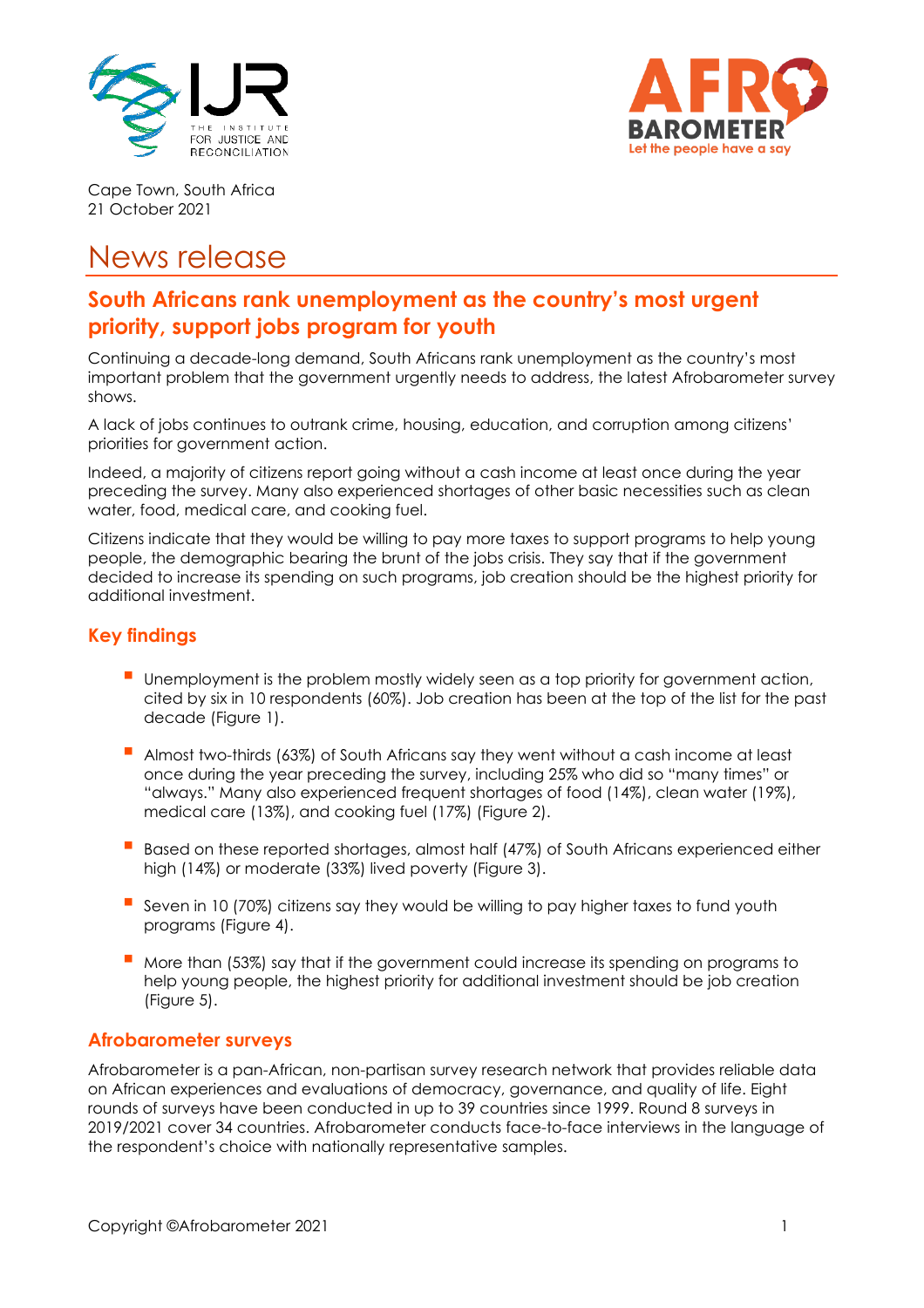

The Afrobarometer team in South Africa, led by the Institute for Justice and Reconciliation and Plus 94 Research, interviewed 1,600 adult South Africans in May-June 2021. A sample of this size yields country-level results with a margin of error of +/- 2.5 percentage points at a 95% confidence level. Previous surveys were conducted in South Africa in 2000, 2002, 2006, 2008, 2011, 2015, and 2018.

## **Charts**



#### **Figure 1: Most important problems**| South Africa | 2021

*Respondents were asked: In your opinion, what are the most important problems facing this country that government should address? (Note: Up to three answers per respondent)*



**Figure 2: Going without basic necessities** | South Africa | 2021

Respondents were asked: Over the past year, how often, if ever, have you or anyone in your family gone *without: Enough food to eat? Enough clean water for home use? Medicines or medical treatment? Enough fuel to cook your food? A cash income?*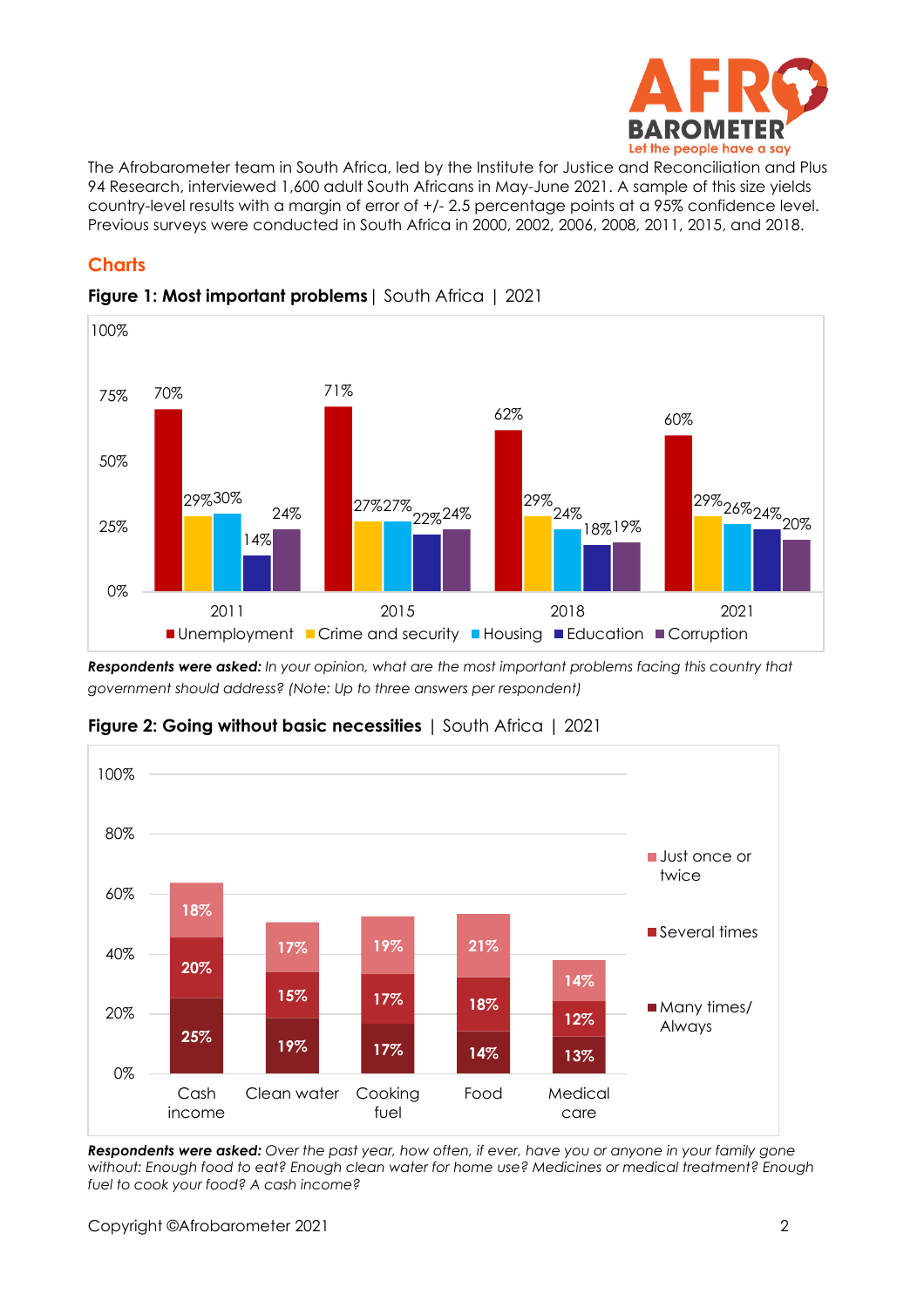



**Figure 3: Lived poverty** | by gender | South Africa | 2021

Respondents were asked: Over the past year, how often, if ever, have you or anyone in your family gone *without: Enough food to eat? Enough clean water for home use? Medicines or medical treatment? Enough fuel to cook your food? A cash income?*



**Figure 4: Support for higher taxes to fund youth programs** | South Africa | 2021

*Respondents were asked: If the government decided to make people pay more taxes in order to support programs to help young people, would you support this decision or oppose it?*